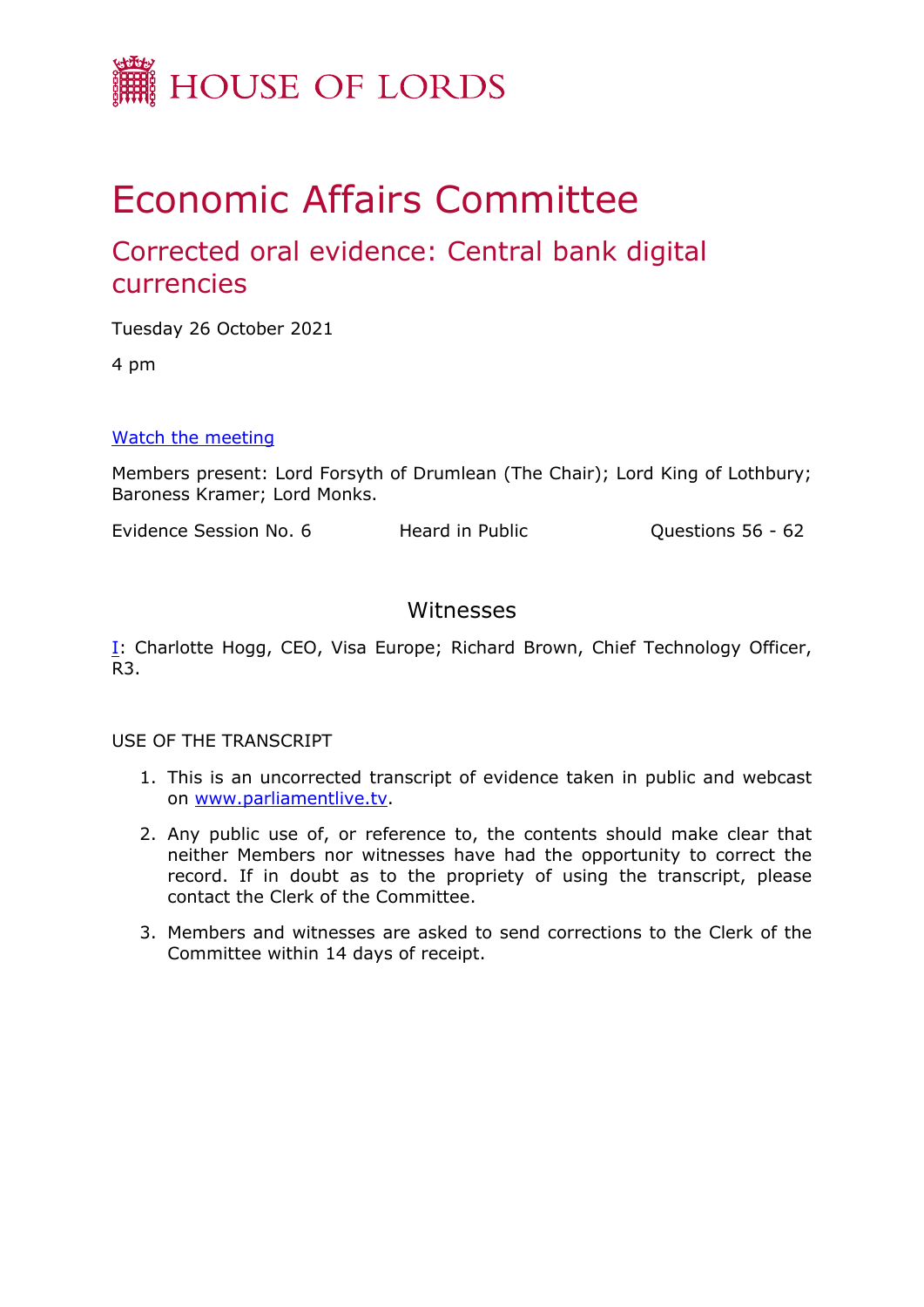## <span id="page-1-0"></span>Examination of Witnesses

Charlotte Hogg and Richard Brown.

Q56 **The Chair:** Charlotte Hogg and Richard Brown, welcome to the committee. Perhaps I could begin by asking the first question, which we were discussing earlier. What problem would a central bank digital currency solve?

*Richard Brown:* If I separate, as is customary now, retail from wholesale, and start quickly with wholesale, it is almost like there is a question that precedes the problem. The question, to which I think the answer is yes, is: do we want more high-value transactions to be settled in central bank money where possible? If the answer is yes, what is the best way to do that?

We see things such as the Bank of England's RTGS renewal. It is pursuing one path that is focused on questions not only of who has access but of how we achieve things such as synchronising or dual movement, so that you can do delivery versus payment, or payment versus payment. How do we do that?

The wholesale CBDC question is whether that is the only way to do it or whether we can learn from how the decentralised world is doing it. Can we learn what they are doing and apply that to the mainstream world? That is the wholesale case: can we learn what is being done in other areas and apply it, rather than just going through an API approach?

In the retail case, it is really quite different, because it is not really a question about financial stability or anything like that; it is almost a social and civil liberties question. If we look at physical cash, it has some really quite unique properties. It is a bearer asset. It is censorship resistant. I could take some money out of my wallet now and hand it to any one of you, and I could do that directly, peer to peer—no pun intended there and nobody could stop me. Nobody would even necessarily know I was doing it. It is something that I can just do directly.

That is not possible in the digital realm. We have a very successful and really quite sophisticated collection of electronic payment systems, but none of them has that property. The question, which is a political and almost a civil liberties question, is: to what extent do we want that ability to make censorship-resistant payments? If cash is going to decline, to what extent do we want the ability to do that in the digital realm, accepting that that comes with downsides and risks, but it is something that you can do today only in the physical realm, not in the digital realm?

In summary, there are two very distinct problems. One is really a financial stability question of whether we want to settle in central bank money more often, where we can, in the wholesale case and, if so, how and what the architectural options are. In the retail case, it is really a question of whether we want to replicate the properties of physical cash in the digital realm, on the assumption that physical cash will decline to irrelevance in the medium term.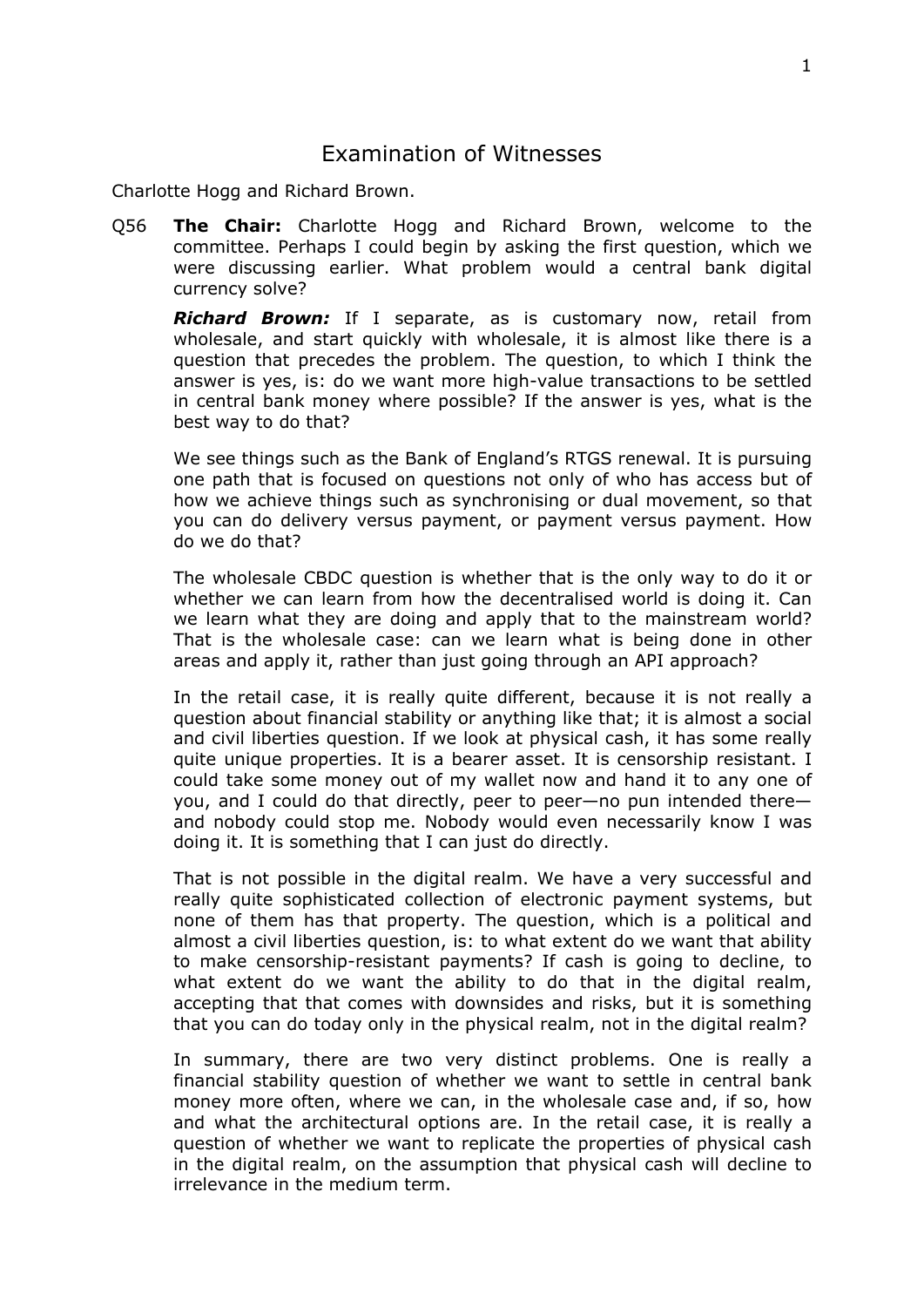**The Chair:** Do you have a handle on how much all of this would cost?

*Richard Brown:* It is probably a really annoying answer that I am about to give: "It depends; it depends; it depends". However, we could perhaps then begin to think about what it might depend on and what decisions might drive us in different directions.

**The Chair:** Are there perhaps a range of costs?

*Richard Brown:* I really could not say. To see why, we could look at the Bank of England's own materials. It has done a very nice piece of work, which it calls the platform model. It is a nice way, almost like an intellectual model, to think about different ways of delivering a CBDC, primarily in retail. It is a model, a framework for thinking, not a design. It is not yet even a candidate design, so there is nothing against which an engineer, which is how I am approaching this, could make an estimate.

That said, there are some questions that we could ask about what might drive the cost higher or lower. If I stick to the retail CBDC case and go back to that question of the bearer asset nature of physical money, is that or is that not going to be a requirement of a digital equivalent? If it is, that drives us down one path. Some existing systems that we have in place could not be piggybacked upon, and we would have to build new ones, maybe with changes to points of sale.

If the answer is no and if we do not want to replicate that, there is then a political question of how that is sold to the public, to the extent that they care. If we do not want that property to copy across, we could probably reuse or build upon the infrastructures that firms such as Visa or Mastercard have delivered already. The requirements that we are trying to engineer against completely determine how much it would cost.

**The Chair:** I am a simple person. I would approach this from the standpoint of what the problem is that we are trying to solve, what the market inefficiencies are, what the cost of that is and what the cost would be of putting them right, but no one seems to be able to put their finger on the answer to that very obvious, straightforward question that you would ask before you embarked on this.

*Richard Brown:* I would ask, "Have we embarked on it?" Some countries have, and we could ask them how much they have earmarked, how much it is costing and how close the estimates were to reality. If I look at what we are doing here, there is a lot of investigative work at the Bank of England in conjunction with the likes of the BIS, but no delivery yet.

The cost has not yet been incurred, because the design work has not yet been done. To re-emphasise, that is because we are not yet clear on precisely which requirements we are being asked to engineer against, which goes back to my first point: in the retail case, do we want it to be truly cash-like? How do you put the right limits around it? In the wholesale case, do we want more wholesale transactions to be settled in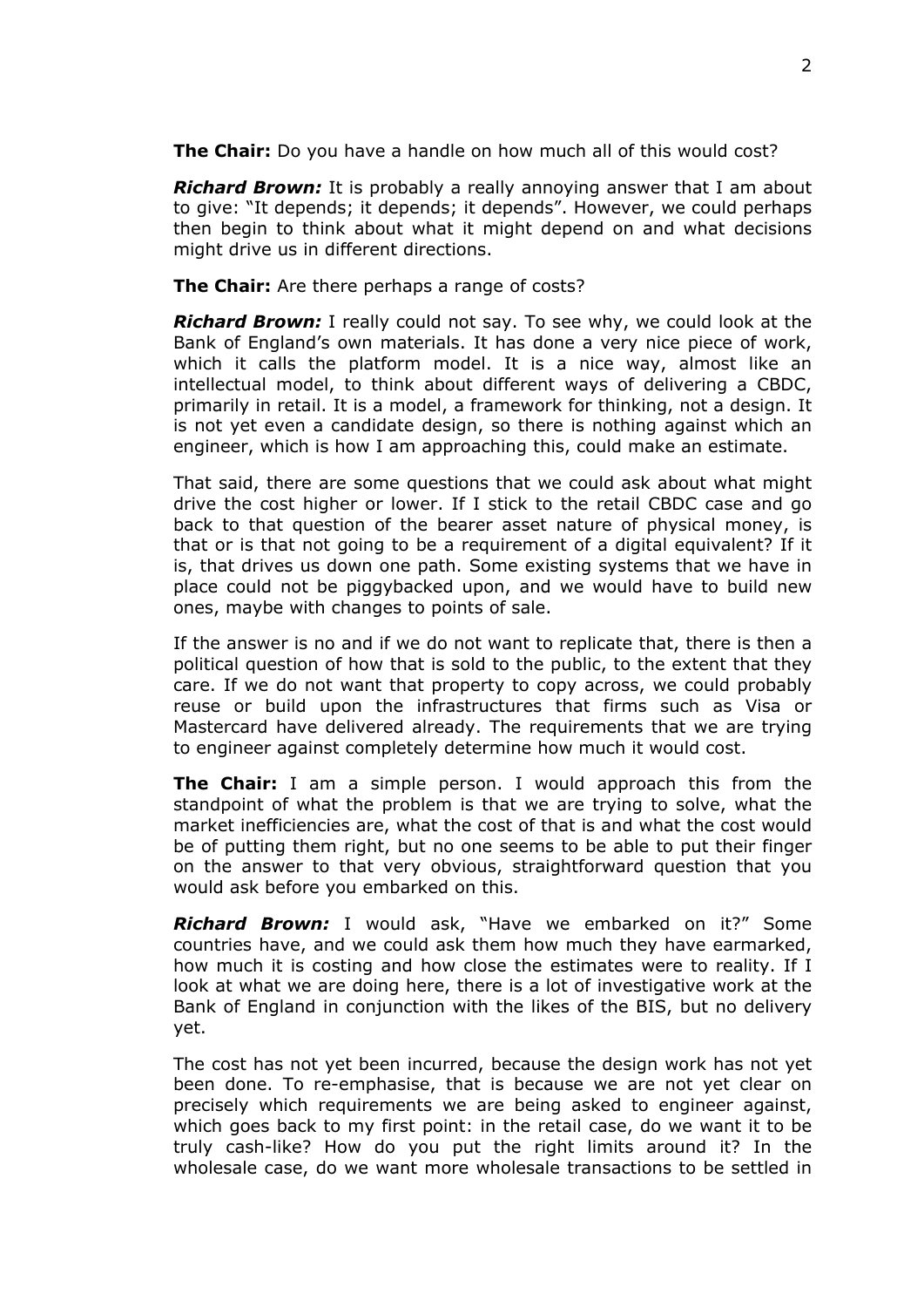central bank money? How do we make sure it is co-ordinated to achieve full DvP and PvP?

*Charlotte Hogg:* Let me focus on the retail, because that is more of an area of expertise. The Bank of England has set out a task force to explore this issue. As I understand it, it is not committed. There seem to me to be some good reasons to explore it now rather than later. One is, as Richard said, the declining use of cash, which poses some really interesting questions for inclusion. I am not sure that a CBDC is the only way to solve that problem, but, if anything has become clear over the last couple of years, we live in a digital world. Inclusion is not going to be about just physical cash any more. It has to be about digital inclusion, and maybe you start at that point.

There is also an interesting point, not for me but perhaps for you, which is that cash is one of the few items we may have that carry the sovereignty on it. It is the identifiable thing, and questioning what that means as that begins to diminish is an important question for legislators.

The other reason to explore it now is that it is really hard. My favourite quote, if you can have such a thing, from the ECB report on a digital euro is that it describes the central bank role as not going beyond—this is so good—"what is needed to ensure the effectiveness of a digital euro (for example, controlling the monetary base; guaranteeing certainty of settlement and security of the infrastructure; and ensuring that providers of related services are adequately overseen and supervised) as well as its efficiency and usability (for example as regards IT services, customer support, customisation and technological innovation)". That is the limited role that seems to be encompassed by what is involved with a central bank digital currency. Thinking these things through now and getting to the crux of how expensive it is going to be feels quite important to me.

The other element is to think about payments in a digital world as being about how you spend money as well as how you have a register of money. In cash, those two things are the same. You carry what we call your acceptance with you. For me, it happens at multiple levels. How do you guarantee trust in security and in resilience, particularly in cybersecurity? In a digital world, while a central bank digital currency is national in nature, it is global because you need to use global data to protect it and to prevent against fraud. You need to ensure that it works all the time, online and offline. We target five nines and we exceed that, so that means we have complete availability for 50 million transactions a day, and we are out for less than five minutes a year. Resilience is a heck of a thing to try to build in this kind of environment.

Then you have to think about what happens when transactions go wrong in digital. One of my favourite examples recently was of somebody who bought a second-hand engine and discovered that two bits were missing. I would never have been able to figure that out, but there are rules in place for what you do when your second-hand engine is missing a bit, with things that we call scheme rules. Effectively, it is consumer protection. Consumers know, 98% of the time, what happens when a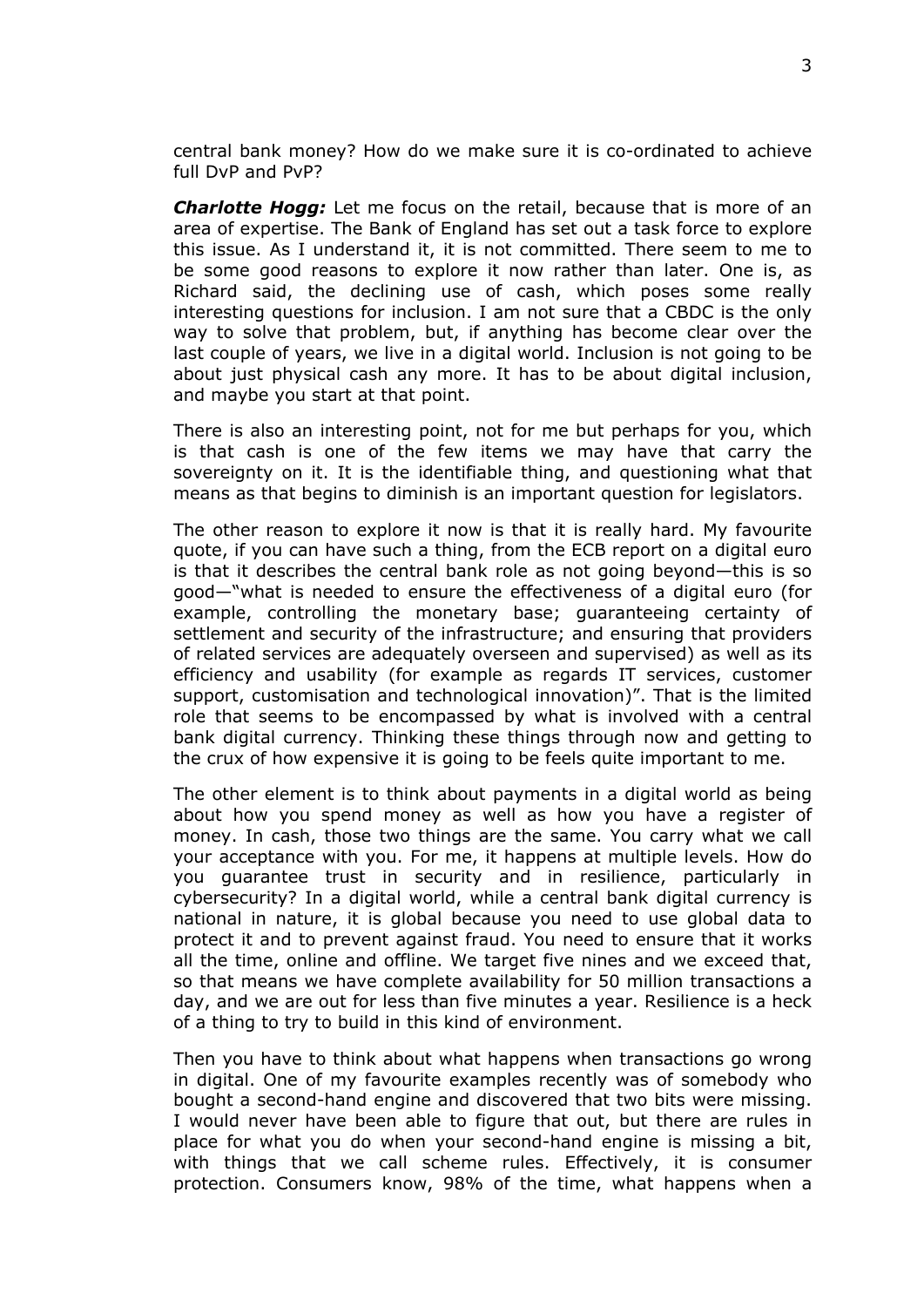transaction goes wrong. All those things have to be worked out in a digital world in a way that we have not really pushed into them in a physical world, because you know what happens when someone takes your £20 note.

We should not let technology, however exciting and innovative, wag the legislative and regulatory dog. The same rules should apply to how you think about this as you have always thought about this. Technology is constantly evolving. I am sure you have seen the G7 principles around CBDC and they are very helpful for ensuring guardrails around how we might do a CBDC that, in a way, make it more evolutionary than revolutionary, so do no harm to the ability of central banks to fulfil their mandates for monetary and financial stability. Some of the more radical extremes of impacts to the financial system are limited if you have that as a principle.

Legal and governance frameworks and the rule of law should be the same. Data privacy is the third of the principles. I have talked about operational resilience. Competition is the fifth one that I might mention. It says that CBDCs must operate in an open, transparent and competitive environment that promotes choice. That is so important, because the one other thing that we know about the digital world is that, when you have a single point of failure, that is a bad thing. Not only does it hinder innovation and competition, but it creates targets for others.

All these factors will determine the cost. There is a more evolutionary than revolutionary route. In the end, the legislative, governance and regulatory environment is what should set the rules and requirements, not the technology. We should not invert this, just this once.

**Lord King of Lothbury:** Charlotte, welcome. It is good to see you here. I wanted to pick up on the last principle that you mentioned, about competition. CBDCs have become very fashionable. There are people who think that it is the answer to giving everyone in the country their own direct account at the Bank of England. It is not clear why you would then limit it to UK citizens or how you would define it. Once you have that, it is not clear that it is easy to manage competition. The question that I want to ask you is: is there adequate competition now? This is one of the motivations that people are exploring to justify the pursuit of a retail central bank digital currency. I have my Visa card here, which is very impressive.

#### *Charlotte Hogg:* I can see that.

**Lord King of Lothbury:** It is amazing. You just touch something and you have paid for it. It is very effective. The complaint on the other side of the till is that the charges you make are high and that you are making big profits, et cetera. What can you do to assure us that there is enough competition in the present system that excess profits or lack of competition are not a good reason for pursuing a retail CBDC?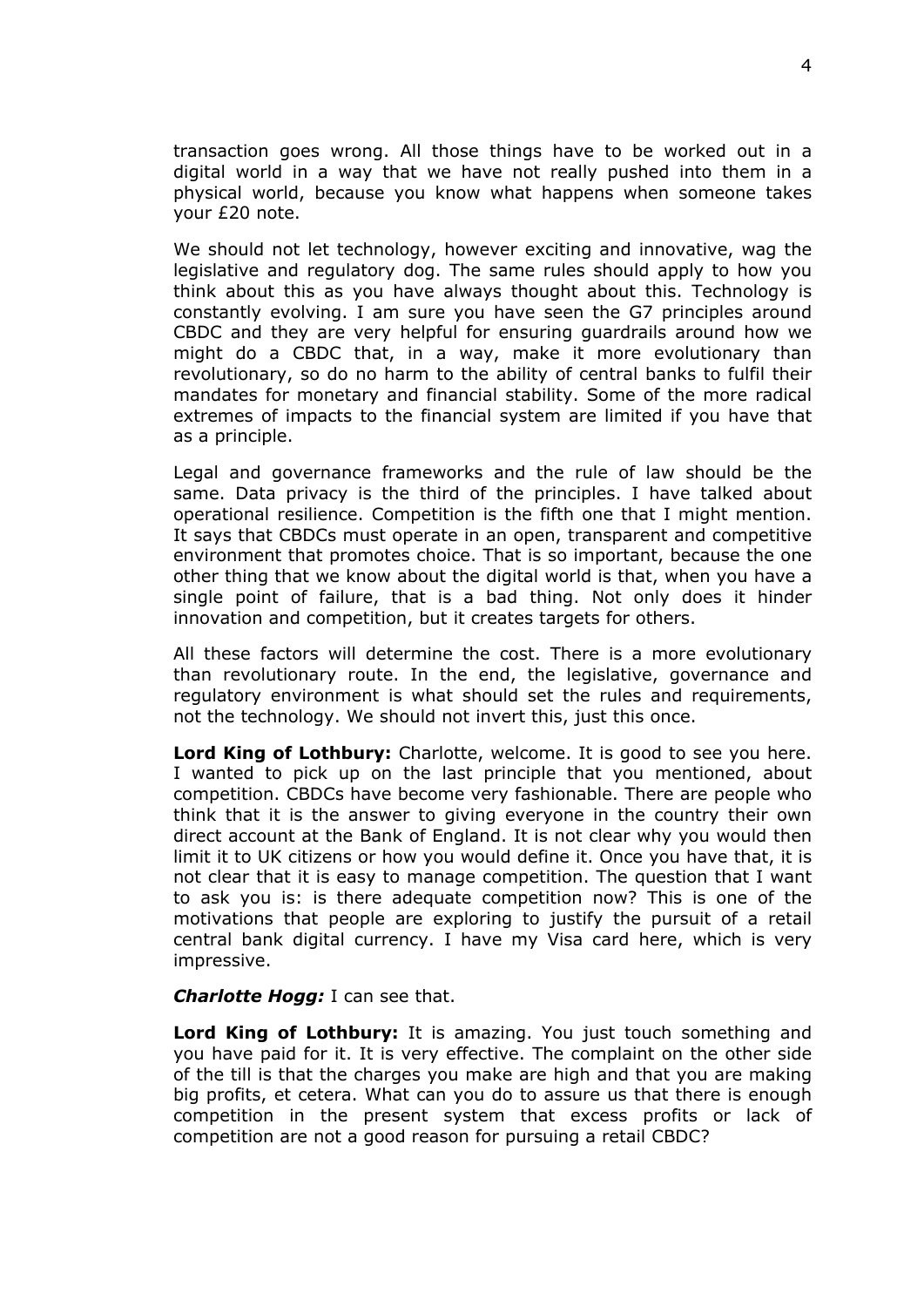*Charlotte Hogg:* There is an important point about competition. I really think that one should never create single points of failure, so let me make that point and then answer your question properly.

**Lord King of Lothbury:** The Bank of England would undoubtedly be one.

*Charlotte Hogg:* Correct, and I am sure it will enjoy the 60 million customers that it will need to deal with.

**Lord King of Lothbury:** That will keep the Governor busy.

*Charlotte Hogg:* Yes. Having run bits of a retail bank, I know that customer complaints can keep you busy—they are important things, of course.

The UK is one of the most competitive markets for payments that we see globally, and that is, if anything, enhanced over the last couple of years. As things have moved more digital and as the line between when you are physical and when you are virtual is blurred, the number of payment mechanisms that you can use has evolved. Nowadays, you can use faster payments, BACS or different schemes, and you can increasingly use all the things that are enabled by open banking.

Payments are not just about moving money from A to B but about facilitating people's lives. When you are buying a cup of coffee, you probably have a totally different set of requirements for your payment from if you are trying to get in the Tube, where you need seven milliseconds of authorisation at most, otherwise someone is going to throw something at you. Payments are more than just moving money from A to B, and you have to let competition happen in this space.

My view is that there is a Maslow's hierarchy of payments. At the bottom, where legislation and regulation should absolutely be heavily involved, is water, fire, air and security, and setting standards for availability, cybersecurity, data protection and data integrity is vital.

The next layer in Maslow is love and belonging. In payments, it is openness: how you create an environment where more participants can join more networks, offering more solutions to consumers and businesses. We have seen such wonderful innovations in the last couple of years. There is a wonderful business called ShopAppy, which is bringing entire high streets online. There are 168 high streets now online. In Spain, for example, we facilitated virtual food banks when the physical ones closed. It is about creating structures and governance that allow more participants on any system with transparent standards.

At the top are all the different things that you might want in terms of form factor. I can pay on my watch or with plastic. Increasingly, people want to pay on their phones. All of that is very rich and healthy in the UK. Pricing is coming down. The acquiring market review noted that the entrance of new acquirers into the market is driving much better solutions for small businesses and driving down costs. It is a market that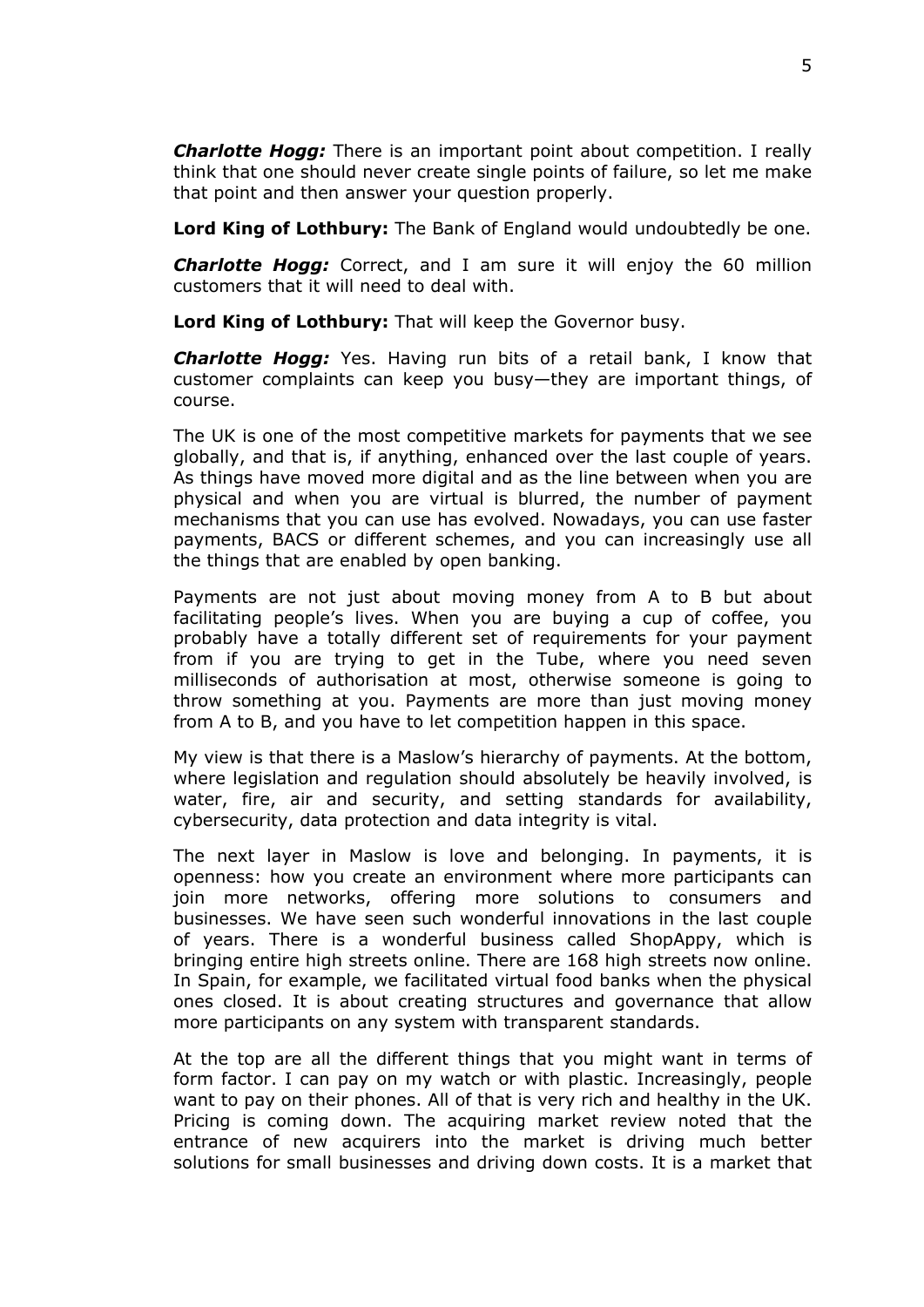is working and, if anything, the UK is as mature and innovative as anything we see around the world.

**Lord King of Lothbury:** Given that, which is compelling, do you see a role for a central bank digital currency at the wholesale level, and how will it interact with Visa and other payments operators?

*Charlotte Hogg:* The wholesale level is not, at the moment, my area of expertise, but the Bank of England has one with reserve accounts.

**Lord King of Lothbury:** Yes, exactly.

*Charlotte Hogg:* So I am not quite sure why we are talking about something that may already exist. That said, the Bank of England is also pushing towards enabling more payment systems and more parts of the financial system to join RTGS, which I do support.

In terms of what it means for us, we operate in 200 countries around the world. We settle in around 80 fiat currencies. Everything is, effectively, a numeric token. Indeed, we also have derivatives of the number that sits on your card, which gives you that extra layer of encryption and support. As long as you create an environment where it is another token that any one of the payment systems can accept and can enable people to pay and be paid, peer to peer or in any other forms, when they need to, you are creating more competition and innovation rather than less. It is just another digital token and another fiat currency.

On why we need it, it is worth exploring it now because the use of cash has diminished. While things never move as quickly as one thinks, the landscape is evolving and this is the time to explore, not the moment when you have gone below 4% or 2%, or to the levels that we see in the Nordics. Now is the time to really think about it, because it is so complex, in order to know what to do and where to focus later.

**Lord King of Lothbury:** In the comparison between cash and the use of a central bank digital currency, people say that cash is declining. What is interesting, of course, is that central banks are not terribly unhappy, because they are deeply worried about the use of high-denomination notes for unlawful transactions. Indeed, it is incredibly hard to understand where all these high-denomination notes have gone. With a CBDC, there is no such thing as a note of a particular denomination. It would impede the use of a CBDC account if you could use it only in blocks of  $E10$  and so on, so the question of the illegal use of those accounts is, surely, completely linked to the question of privacy. Privacy of those accounts is going to be completely counterproductive if the Government want to have any control over illegal payments. Is this something that you have thought about?

*Charlotte Hogg:* It is something we think about all the time, because we are constantly monitoring our network. We are trying, 65,000 times a second, to think about whether to authorise the transaction and, for that, we have to be using all the best big data and machine learning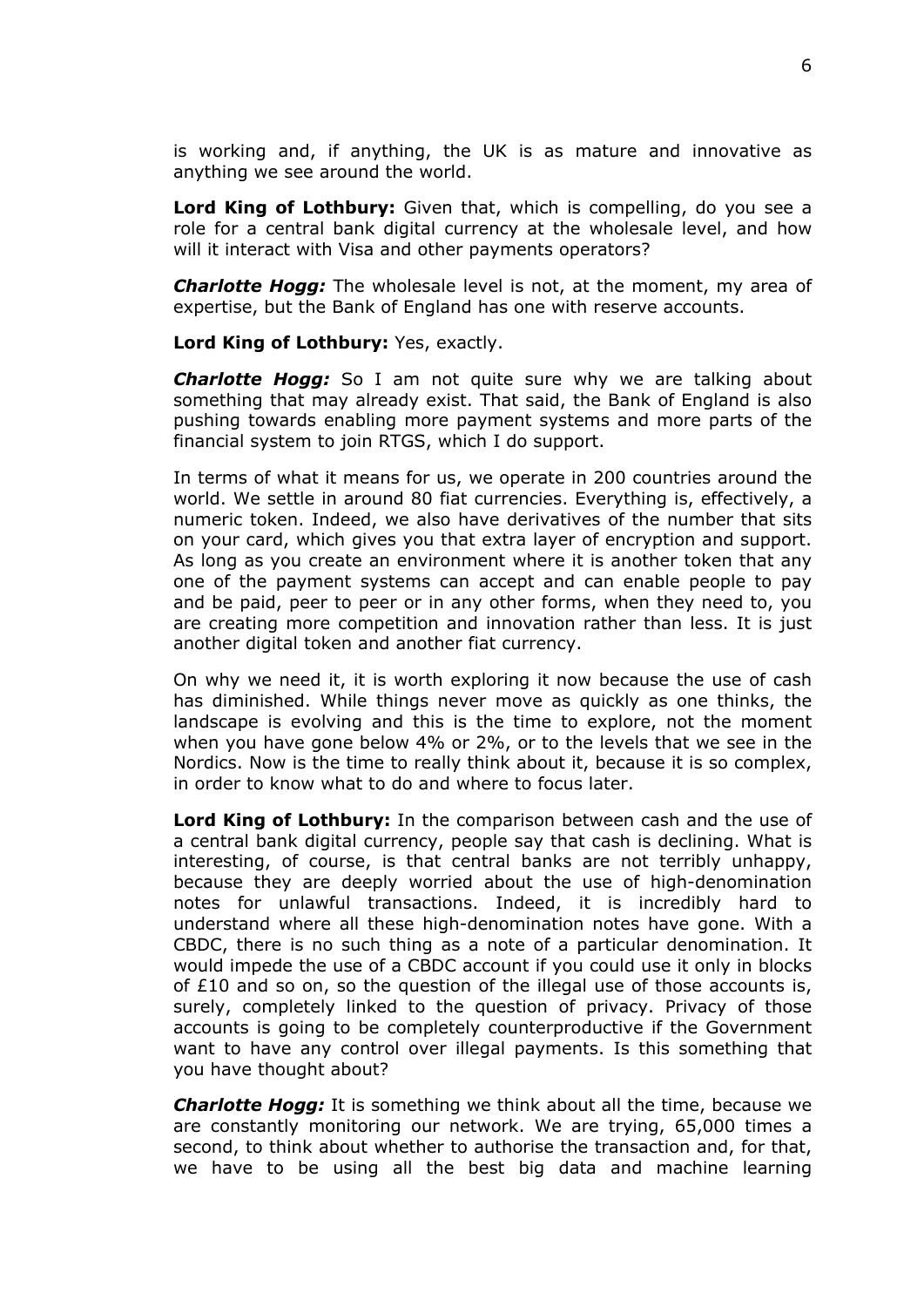techniques to determine how to protect the consumer and the business from fraud. We know we protect against about £25 billion of fraud a year, so it is an important issue.

That is not complete anonymity, though. I have always thought that the reason the ring of power in *The Lord of the Rings* is so evil is that it is about complete anonymity. In a payment system, you have to have trust. For that, people have to be confident that it is good money and they need to be protected.

Equally, you need very clear standards around data privacy as well as data ethics—how you use your data and for what purposes. We use it primarily to protect against fraud. Again, this is where it comes back to you all, and to legislative and regulatory bodies, to determine where the line sits between anonymity and privacy, and to set expectations for how data should be used. There is a spectrum between complete transparency and anonymity, and mostly we find our way through it.

Q57 **The Chair:** On that point about innovation, is there a danger that central bank digital currencies will crowd out innovation from private financial services and fintechs? Do you want to have a go at that, Richard?

*Richard Brown:* I am unconvinced that that risk would materialise, but that is perhaps because my view of the problem that a retail central bank digital currency would solve is at odds with the argument put forward by Lord King. I do not look at it as a solution to a competition problem such as a market failure, where the payment card networks have somehow failed and therefore we need to introduce something.

The way I look at it, to elaborate on my earlier point, is to start with the thing that we see, which is the decline in cash, and, in effect, do a thought experiment and say, "Let's assume that that continues. Let's imagine a point at which cash has just stopped being used, and that it has stopped being used because everybody has moved online—not because people do not like cash but because of other contextual factors".

If we assume that happens, the question that that then raises, at least in my mind, is that there are some unique properties that cash has. I enumerated one of them, which is the fact that it is the only payment mechanism I have where I do not have to wait for an authorisation from anyone. I can pay someone, for any reason, at any time, with positive and negative consequences. It is the only instrument that has that property. If cash is going to decline to nothing, does the state have an obligation to provide something equivalent or in some way equivalent in the digital realm?

Ever since humans have bartered or traded with each other, it has been possible to engage in direct commerce with each other, without permission from somebody else. The question, to which I do not know the answer but which should be at the heart of the debate, is whether we have an obligation to make that ability available in the digital realm. If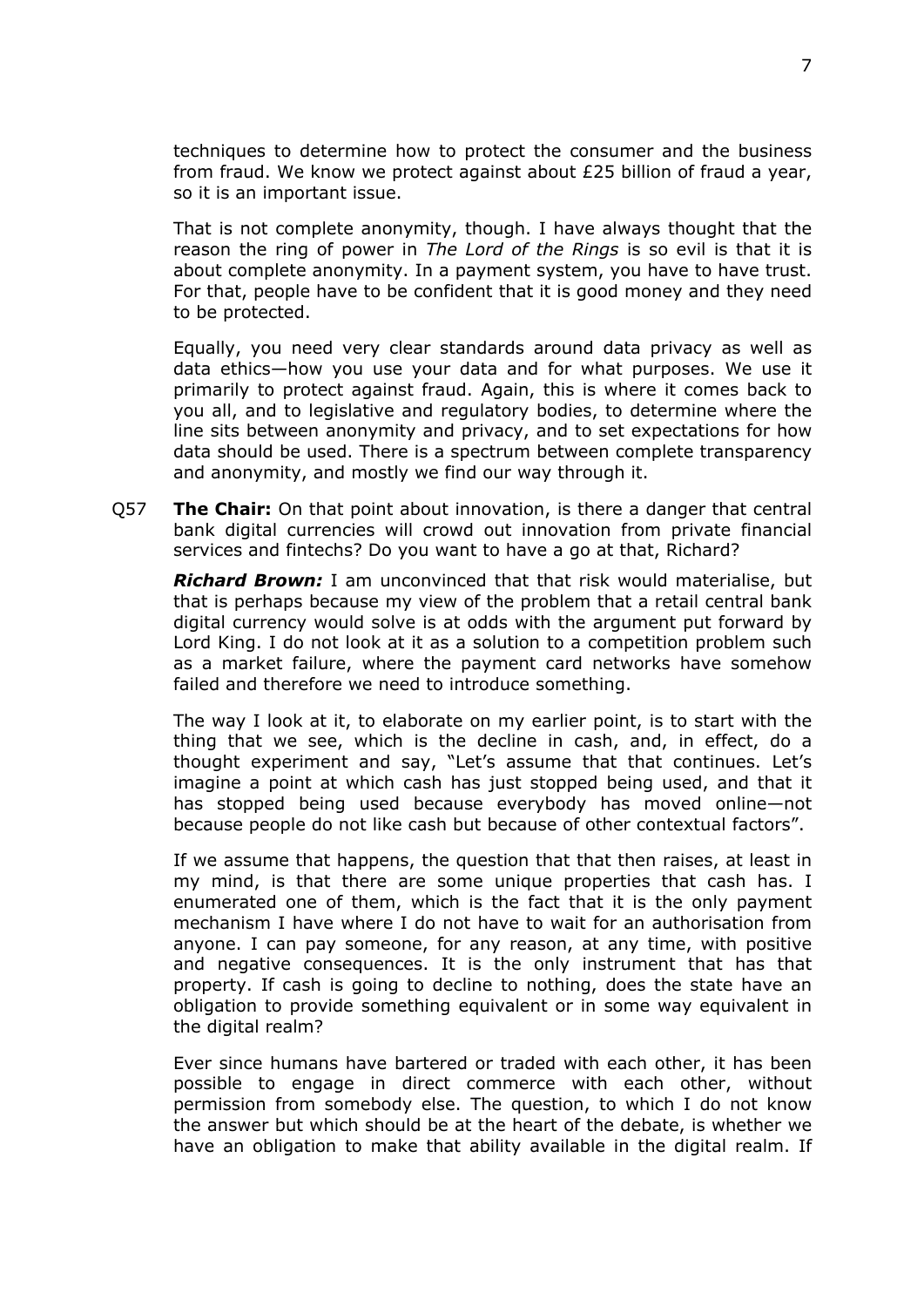the answer is yes, we then get into questions of anonymity, privacy, transaction sizes and all the rest.

I believe that the question is whether we have to make that facility available. That is probably something that the private sector alone could not offer, not least because, without regulatory cover, I suspect that it is probably not allowed to. Also, if you are not settling in central bank money and if you do not have, ultimately, a claim on the sovereign, it is not cash-like, because whoever you have a claim on could simply freeze your funds and refuse to allow the transaction. The things are all linked. It would be genuinely new; hence I do not think it would be a threat or competition, because it would be different, if it were to happen.

*Charlotte Hogg:* I go back to some of these principles. If you design it to enable competition and innovation, and not to take over the whole system, it will not crowd out innovation, competition and alternatives. If you design it to be the only alternative to money and payments, it will. It will also have some pretty significant consequences for financial institutions as a whole, for financial stability and probably for innovation. If you have only one mechanism of payment and one form, you will not see the richness of fintechs and others that have emerged today in the UK.

Q58 **Lord Monks:** Earlier on, Richard, you talked about the development of wholesale and retail, and rather gave me the impression that you were thinking that both should be advanced. I am just wondering whether the Bank of England should prioritise one over the other. We note that quite a lot of central banks seem to be more interested in the retail than in the wholesale. We also know that Banque de France has been looking at a wholesale model. Do you have a view on which should get the most attention and receive the most priority?

*Richard Brown:* I do not have a view on the relative prioritisation of them, but I do believe that they are fundamentally different and should be explored separately and in parallel. I have spoken a lot about the single question that should drive any analysis of whether we, as a country, have a retail CBDC. To expand on the slightly abbreviated answer I gave earlier on the wholesale side, the question at the heart of that is the extent to which we want more high-value transactions settled in central bank money.

We know that the existing infrastructure is not sufficient, which is why the RTGS is being renewed. Even within the RTGS renewal programme at the Bank of England, a key part of the thinking is that it is not sufficient to offer a payment system that allows you to settle in central bank funds. You need to be able to co-ordinate that settlement with activity that happens elsewhere. We already have that with CREST, which has a direct link to RTGS, as does CLS for foreign exchange trades, but they are just two examples.

The question is, if we also want to perhaps co-ordinate transfers in the Land Registry with settlement of the payment for a property, how we do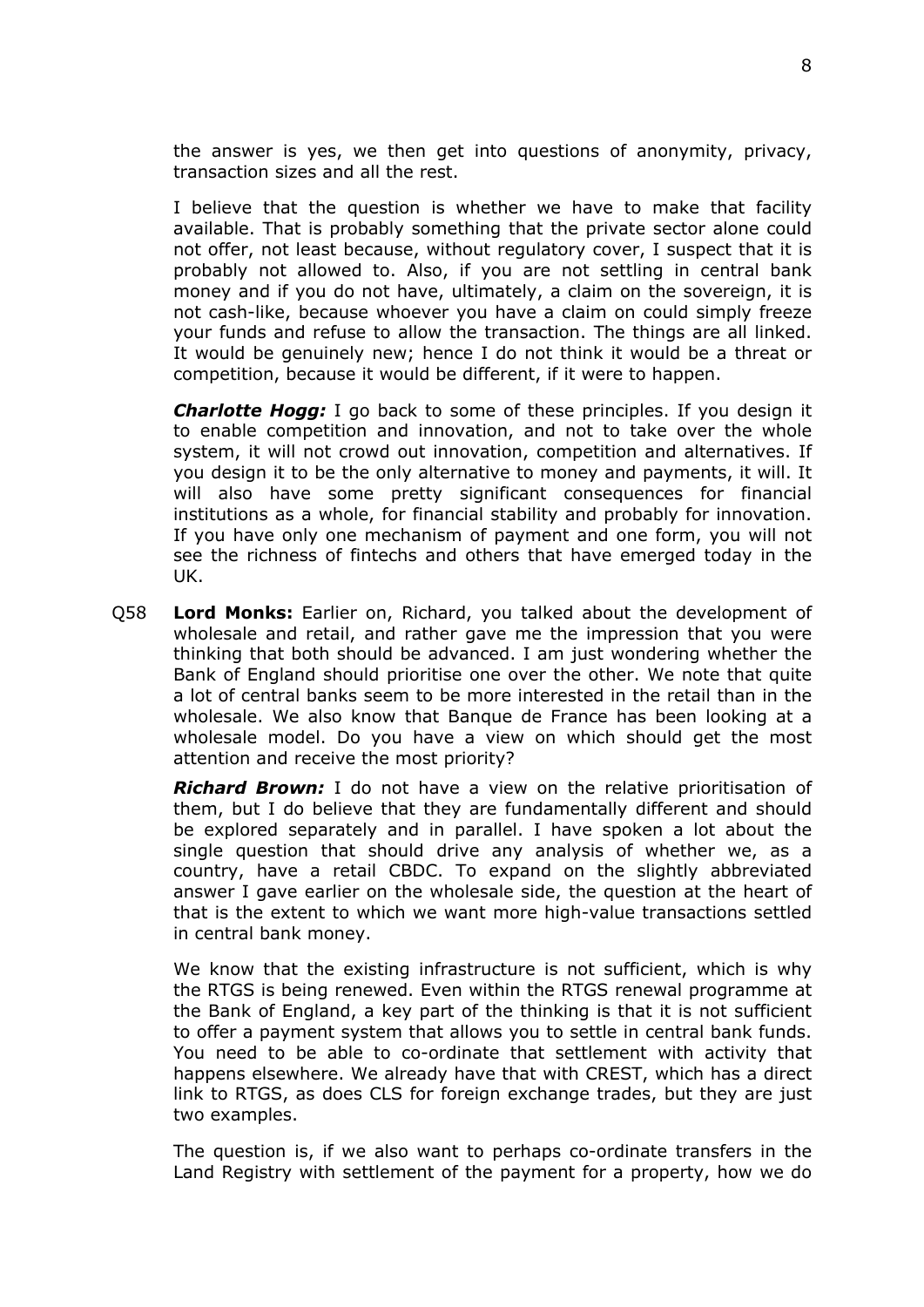that. There are lots of other transactions that currently settle across the books of commercial banks. If we believe that we want to allow many more different types of transactions to settle across the books of the Bank, and to do so in a co-ordinated fashion with other activity, the question is how we architect that. We can architect it in the way that is presently being pursued, which makes a lot of sense, which is to provide programming interfaces and the right call that you can make on a system to say, "I want you to do this, but only if that has happened" in order to co-ordinate these things.

The interesting thing is that we have a timing issue, in that the RTGS has to be renewed, and that programme is happening right now. In parallel, as you described, there are many projects happening around the world, such as Thailand and MAS, a lot of them being driven by the BIS, exploring different models for how claims against a central bank at a wholesale level could be issued on to ledgers in new and innovative ways that make it possible to co-ordinate the settlement with other things. It is not just being done in a traditional way.

The summary of that is that we have to move forward with the work we are doing, but there are alternatives that we have to explore to make sure that we do not end up having backed the wrong horse, in effect. We have to continue the analysis while pursuing that programme.

**Lord Monks:** Charlotte, what do you think of that particular analysis?

*Charlotte Hogg:* I think you were saying largely that these are two separate and distinct things, and wholesale is answering some different problems. I will refer to what I said earlier. Effectively, it does exist because the reserve accounts of the Bank of England are a wholesale CBDC. The question, therefore, for policymakers is who should have accounts and who should be members of the RTGS settlement system. Again, experience from retail says that, in the end, open networks that encourage more participants encourage more innovation and competition.

The Bank has already gone down the path of starting to open up RTGS reserve account membership to others, so it is a continuation of that path. It is in the EU's retail strategy as well to do something similar, although it is perhaps moving not quite as quickly yet.

**Lord Monks:** Banque de France seems to have a bit of a lead over the Bank of England at the moment. Would you agree with that?

*Charlotte Hogg:* It is not for me to draw comparisons between central banks.

**Lord Monks:** What about you, Richard?

*Richard Brown:* I am not close enough to what Banque de France is doing, but I do not think so. In my work, our firm is involved with many of these projects around the world. The thing I find most interesting is the collaboration that is happening between the banks. There are projects being driven by any one of a number of these banks, often in consortia,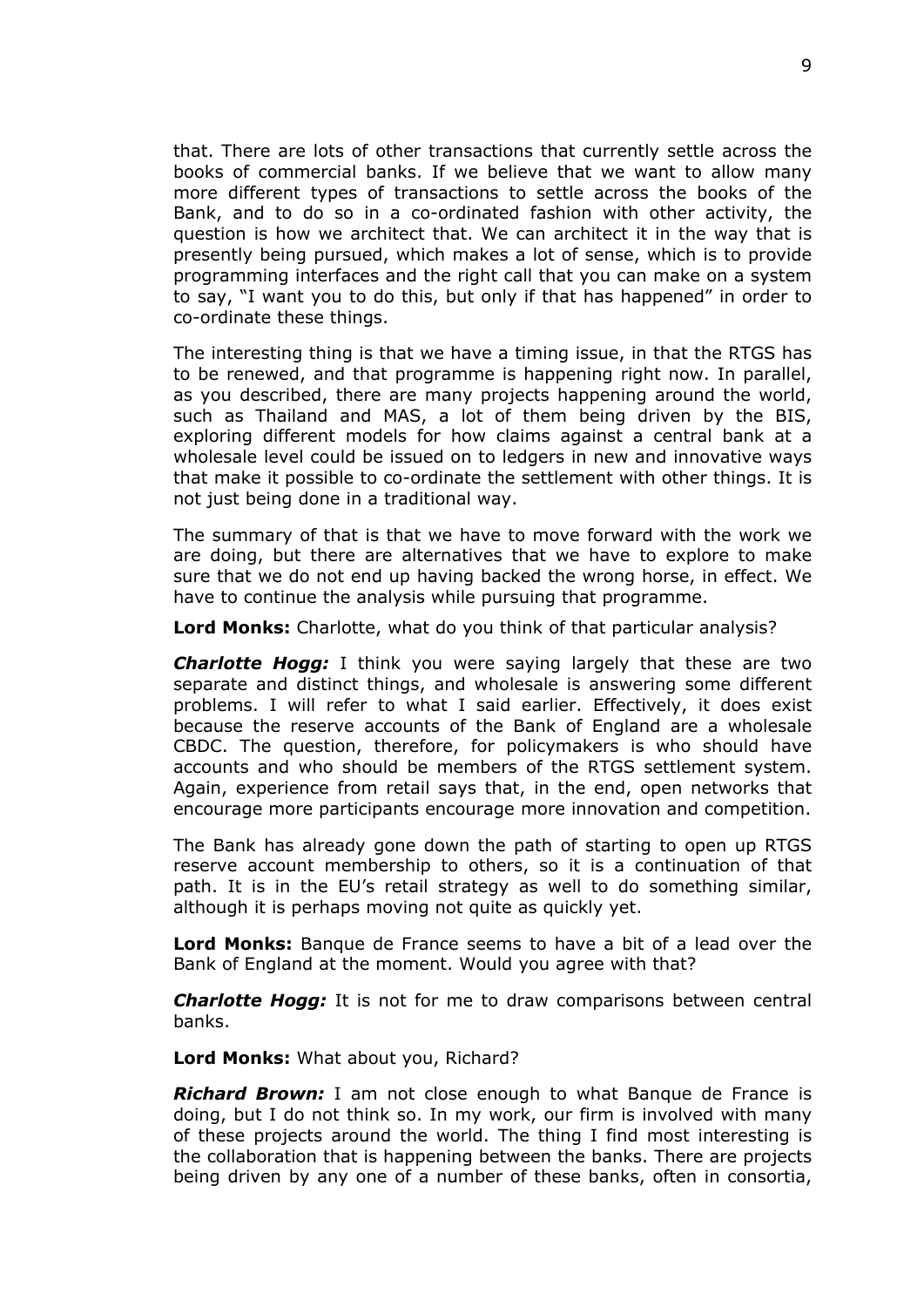that are exploring different aspects of the problem. There are certainly cases even in the retail space. Nigeria launched its retail CBDC today.

In the wholesale space, the thing that interests me is different experiments, pilots, proofs of concept and investigations about aspects of the problems that have to be solved and then the banks coming together collaboratively to say, "We need to fix that problem. We need to understand that problem". It is the pieces coming together that helps us understand everything.

Net-net, in answer to your question, I do not see that there is a race, at least at this stage, between Banque de France and the Bank of England.

**Lord Monks:** You seem to present a very collaborative and co-operative approach by central banks, and we know that there are nations that are hostile, by and large, to the West and what it is doing, and they are not involved in that. Is the likely outcome that people will be co-operative and collaborative in the main, or will the temptations to establish our nation's central bank digital currency as the No. 1 in Europe, Asia or North America going to be a major undermining of the collaboration and co-operation that you, in particular, Richard, have been talking about?

*Richard Brown:* There is one thing that could play out. Let us imagine we go with what I call the API approach. It is an architecture where the authoritative record of all ownership of claims against the Bank of England is held in the Bank of England's ledger in the new RTGS. Let us assume we go down that path and provide the right interfaces, and you can get into it from SWIFT. We go the way we are planning to do, and let us assume that it is massively successful.

One thing that could happen—I am not saying that it will, but we have to keep our eyes open to it, which is why we are having discussions such as this—is that three or four of the banks working on a project that is happening at the moment pursue it, but rather than issuing and keeping the currency records only in their own systems, they allow their currency to be issued on to a shared ledger that then holds records of claims against multiple banks. Of course, there is a huge number of problems that they have to solve, which is why I do not think it will happen anytime soon, in terms of how that is governed and regulated, how you ensure that you get finality and so forth.

If they were to do that, perhaps it would become a more effective, attractive settlement venue for purposes that I cannot imagine, and suddenly we are on the back foot. Of course, that is a possibility, not a certainty, but it is why I say we need to participate in these as we are and not just pursue a sole approach.

Q59 **Baroness Kramer:** I have to say I was fascinated at the assertion that we have a very low-cost payment system in the UK. I am just thinking of friends of mine living in the developing world who seem to be able to do transactions at a fraction of the costs that I seem to run into all the time. I must be doing the wrong thing.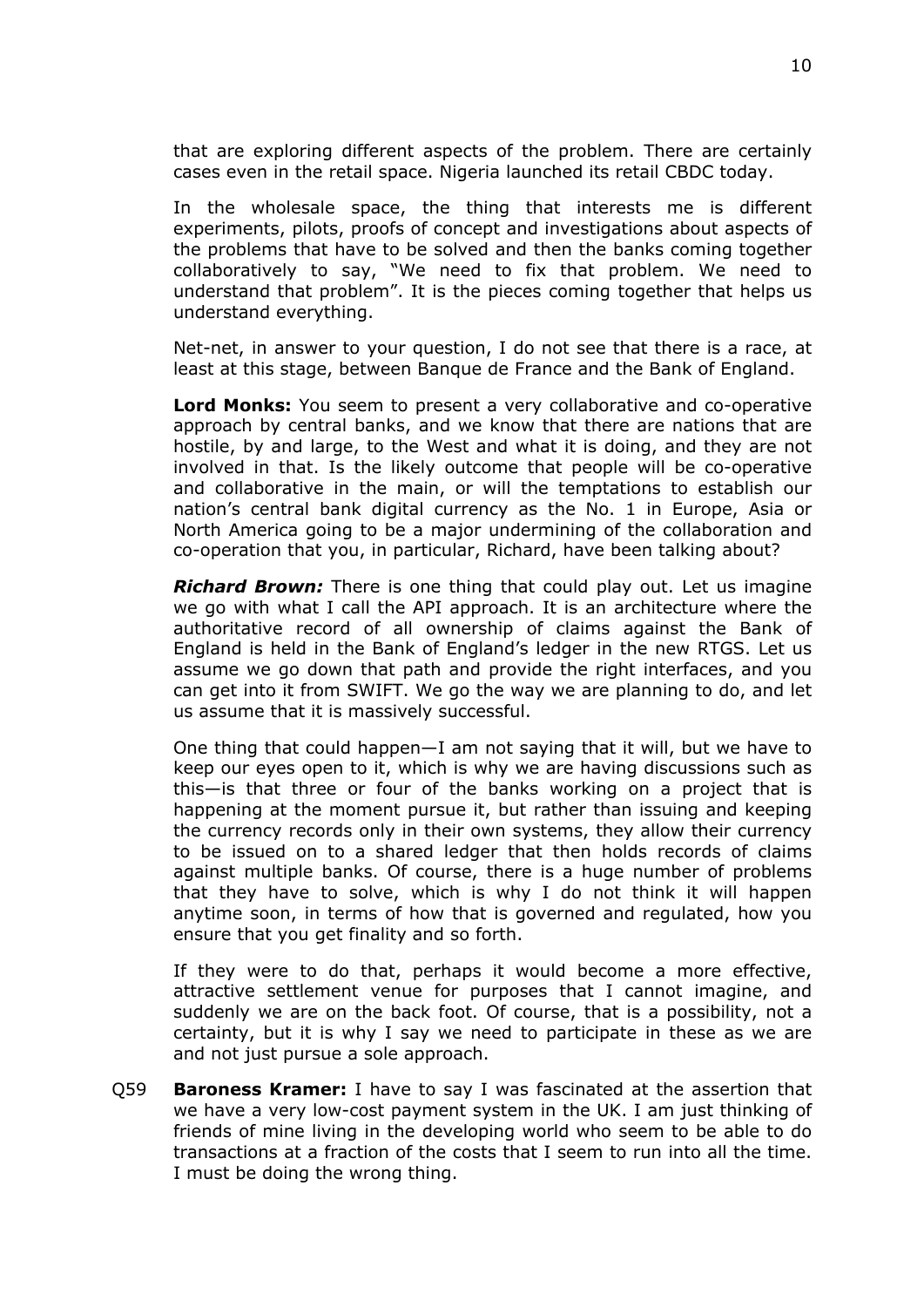If your argument is that, from a domestic perspective, a retail central bank digital currency has nothing to offer in terms of efficiency, is there an argument that a central bank digital currency has a potential for interoperability with other central bank digital currencies that could make international transactions at the retail level a much more efficient and effective system? Is that important in the changing pattern of consumer behaviour that we see today?

*Richard Brown:* The conversation we just had was on the wholesale side. On the retail side, I am less sure, because there are two things happening at once. If we step away from CBDC and just look at what exists today, until recently, if you as a consumer or as an individual were to travel to another country, you would go to a foreign exchange bureau or to an ATM in that country and draw out physical currency. You would expect that transaction cost and that effort to just be part of your day-today life. Now, of course, with the collection of fintechs that are primarily card issuers, you can now take a card abroad and just pay using your regular chip and PIN or contactless, and that is an experience that consumers are very familiar with and clearly prefer.

**Baroness Kramer:** That is with huge fees, if I am correct.

*Richard Brown:* Going back to the competition point, I cannot speak for the card industry, but as a consumer I see competition among issuers of cards that can be used abroad with very tight spreads and very good rates. I do not know what the retailer sees on the acquiring side, but as a consumer competition seems to be doing its job.

To attempt to answer your question, if we said, as a society or as a collection of countries, that we need a retail CBDC—this goes back to my previous point—it is almost an uncomfortable topic to raise, because it is about civil liberties and freedom, and the ability to spend even on things that maybe society disapproves of. That is the thing that cash uniquely lets you do. Let us imagine that we agree we need one of those. We may not but let us assume we do, and other countries do. There will then be the problem of consumer adoption, because if it is not as easy to use as the existing system—and the gold standard right now is using your payment card abroad—will consumers adopt it? If not, is the risk that we build something and hope they will come, but they do not come?

To make a long answer short, there are multiple aspects to this: interoperability and integration with the existing system. When you look at the consumer wallet, can you see your CBDC holdings? Can you sweep it into an interest-bearing account? There is a lot of opportunity for innovation there in the user experience, but it is not sufficient to do it domestically. We have to think about how this currency would interact with other countries, where the interaction then would be a consumer from the UK trying to pay a merchant, typically in another country, so it is then the consumer-merchant interoperability. My sense is that that is probably an area where the thinking has not yet advanced sufficiently, but it has to be solved, or we risk balkanisation.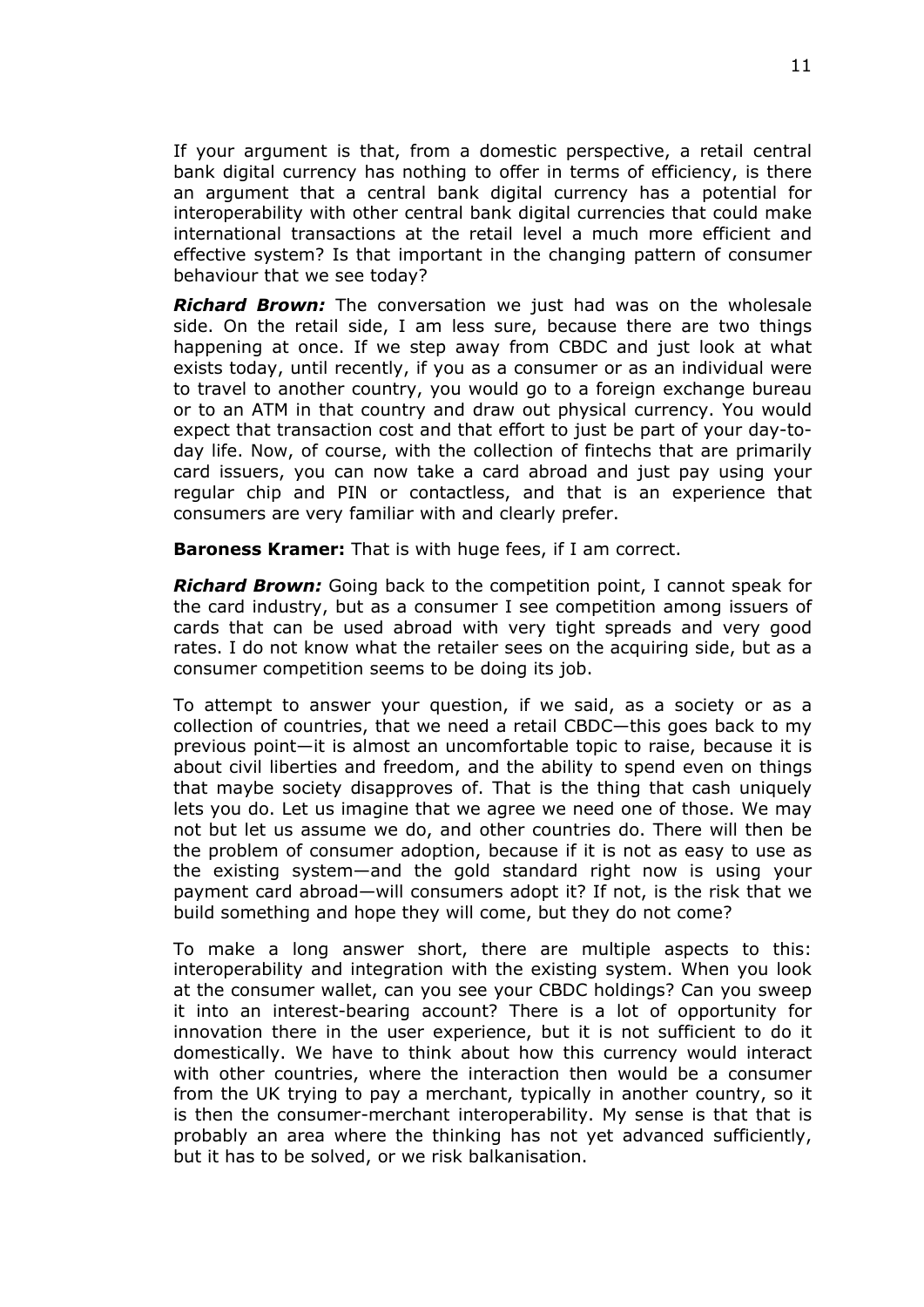**Baroness Kramer:** Charlotte, do you have a view on interoperability with regard to the advantage that can be delivered?

*Charlotte Hogg:* On the question of cross-border payments, the real area that has been rightly focused on, including through the CPMI work, is the cost of remittances particularly, because that is an area where costs have been quite high. Interestingly, we have just done some work through the Visa Institute for Economic Empowerment looking at crossborder corridors for remittances and how close they are getting to the sustainable development goal of 3%. You can see a very strong reduction with increasing competition over the last number of years, as well as from new forms of digital remittances, with people supplying their labour in one country for activity in another, even though they have not moved themselves. That is an area of focus, but you can see the reduction.

On interoperability, I agree with Richard. It happens at multiple levels. When we talk about it, there is the technical interoperability and a lot of focus on messaging standards in that, and the question of the importance of ISO 20022. I am not convinced that that is necessarily the issue. For example, we operate a cross-border system called Visa Direct, which, over the course of last year, used 16 different card-based networks, 65 domestic ACH schemes, seven faster payments schemes and five payment gateways, all with very different messaging standards. Messaging standards alone do not create interoperability.

Then there is regulatory interoperability—the fact that there are different rules for things such as AML and KYC in different parts of the world—and that creates friction in the process, because you have to be doing those checks at multiple levels. Then there is network interoperability, where networks talk to each other and how effectively they are plugged in.

For me, the most important one is the regulatory one, because technology has already solved the other two. Then the question is whether you create a national instrument to solve an international problem. Again, I find that less of a driver towards exploring CBDC right now on the retail side than, for example, the decline in cash in-country.

**Baroness Kramer:** Are you saying that you would have to have international standards and an international framework to be able to make this function as efficiently as one would hope?

*Charlotte Hogg:* There is further to go, as the CPMI work indicates, to increase the effectiveness and efficiency of all forms of cross-border payments. Wholesale is pretty efficient right now. In retail, there are aspects such as remittances that, as I said, still need some work, but I also see the markets working in that space, and some of this would be accelerated by more regulatory interoperability on some of these topics as well.

Q60 **Lord King of Lothbury:** I have two or three questions to bring together some of the issues that you have both raised. There are two statements that we have seen and that have been made. One is that technical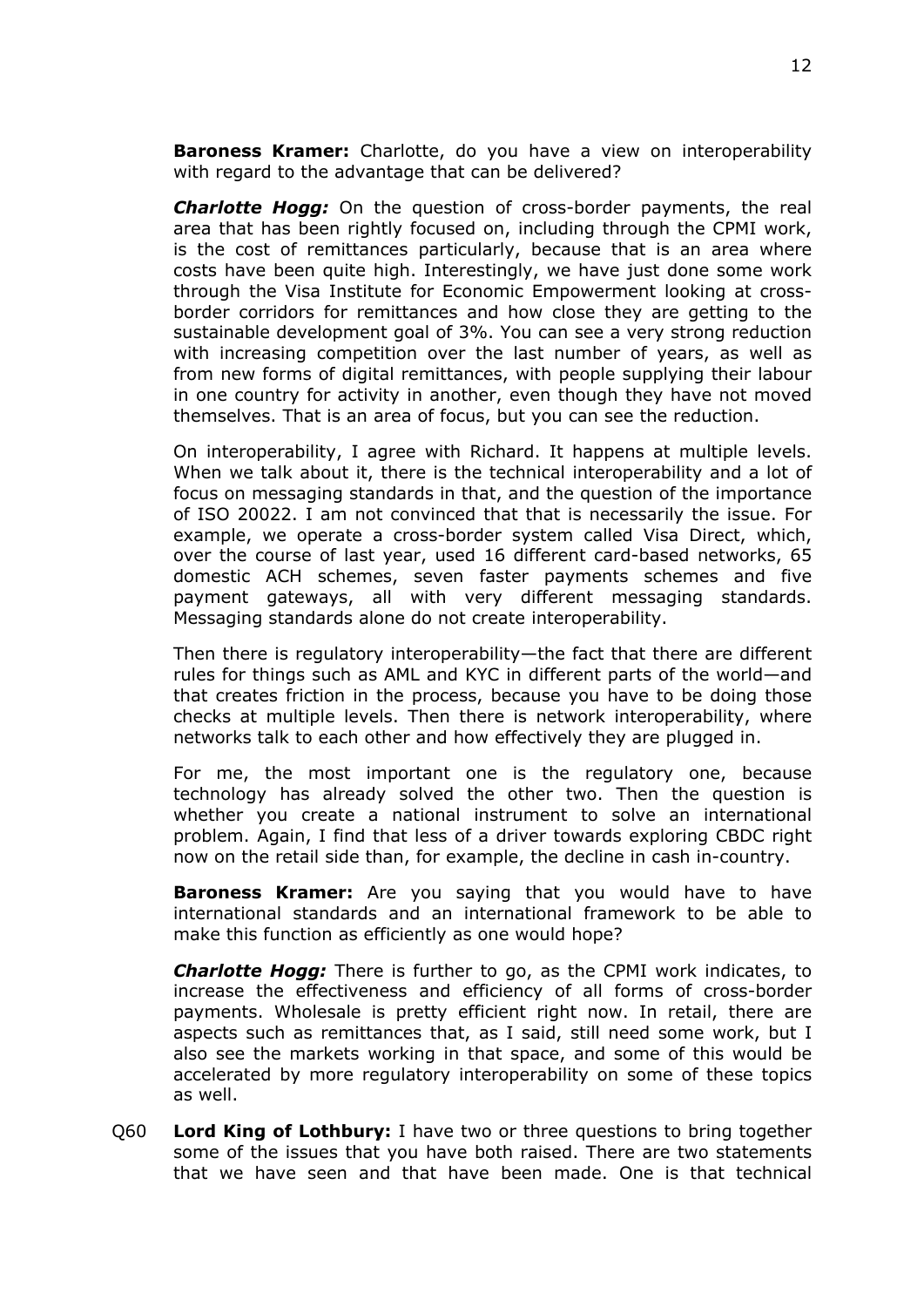innovation is the route to cheaper, more efficient and safer payment systems. The second statement is that the best way to achieve that is via a central bank digital currency. It is not obvious that those two statements have to go together, but could you just comment on that first?

*Richard Brown:* I would not say that that was my position. You are right that there are a lot of technologists—and I am a technologist—who would make exactly the point that you made: "We could do so much better if we did something different. This is different and, therefore, we must do it". There is that kind of argument. Clearly, that is not the right way to think about it.

The way that I try to come at it goes back to the question that Lord Forsyth asked at the very beginning: what problem are we trying to solve? In the retail case, many people may not even agree that this is a problem, but it is a political question—the one I mentioned earlier. If physical cash declines to irrelevance, should we still have the ability to make payments that are not observable or censorable by the state? It is a deep political question, and we need to decide what the answer is and what box to put around it. Once we know the answer to that, bring in the engineers and technologists to figure out what the right solution is. We may call it a CBDC but the technical implementation should follow from the requirements.

In the wholesale case, this is one where maybe we are at risk of the technologists getting ahead of themselves, because we are thinking about problems that do not yet exist but might do. It is all about that question of trying to co-ordinate activity and the DvP and PvP problem. How do you do that when there are lots of different types of asset that people might want to settle? Do you do it "the old way" through programming interfaces or in "a new way", inspired by what is happening over in the unregulated, speculative, decentralised cryptocurrency world? Is there anything that we can learn from that? Clearly, there are a lot of people who are advocating to use that technology for whatever reason, but it should be driven the other way round.

It is a very different question. On the wholesale side, how do we do PvP and DvP when we have lots of different organisations and asset classes all trying to access that facility? I would not come at it saying, "Hey, we should do a CBDC". I would ask, "Do we have either of these problems? If so, let's pursue this, but if we don't, then let's not".

*Charlotte Hogg:* As I said at the beginning, I am not sure that technical innovation should wag the legislative and regulatory dog. Let us understand what we want to happen and how you want to create competition, innovation and, most importantly, resilience, and recognise that payments and money are not just about money transfer, but about the way people want to live their lives. By definition, that is changing. Anything that you then straitjacket into one solution is a risk not only from a security point of view but from an innovation point of view.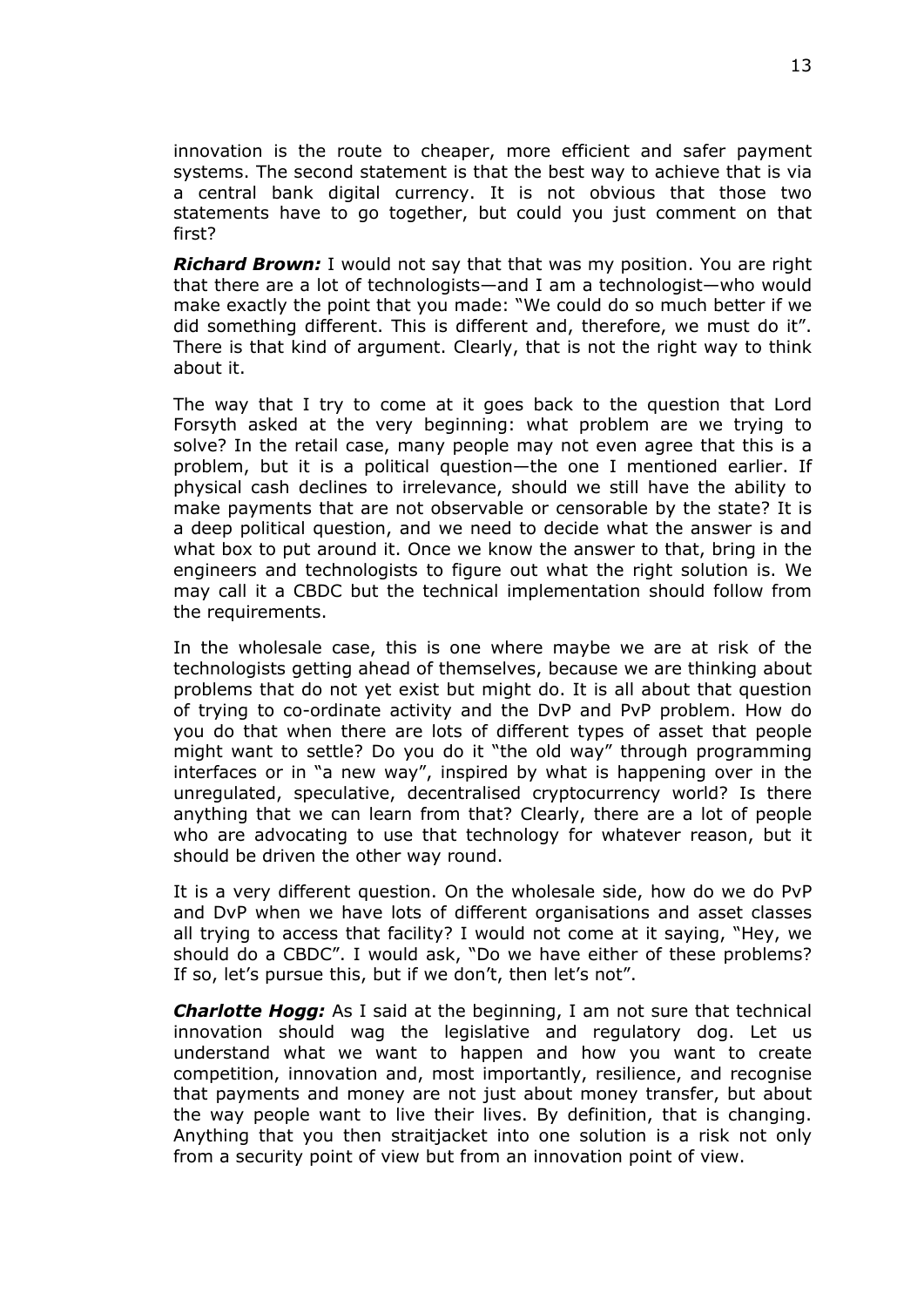People want different things, and who are we to not create a world where that can be changed and evolved? Throughout history, we have had "Aha!" moments. We have created really cool pieces of technology, but it is rare that we say, "This is the answer for ever and, therefore, we should go with it". Mostly, we go back to the thing that we have always done well in a democracy, which is to think through what the need is and then how you all work towards it. Start with the beginning, not the end.

**Lord King of Lothbury:** Can I follow up with a question on something you touched on earlier, Charlotte, which was financial inclusion? One of the arguments put forward for a central bank digital currency is financial inclusion. The slight oddity about it is that inclusion, if it means what it says, should mean that you do not have to be computer literate to make a transaction or a payment. I find it hard to see why, in the name of either inclusion or, indeed, resilience, the demand for cash will literally go to zero.

I am sure we have all had the experience of trying to use our new technical methods of making payments in a taxi when you get to the end of the journey, only to discover that the machine or the wi-fi connection is not working, and it is quite useful to have a little bit of cash to hand to get out of the cab in those circumstances. Can you just comment on what you think is the merit of the argument that financial inclusion would be enhanced by a retail central bank digital currency?

*Charlotte Hogg:* I start from the fact that we do live in an increasingly digital world, and the question is how we include as much of society in that digital world as possible. Longer term, if you are living your entire life outside of it, that will be exclusion. Historically, we have made financial inclusion synonymous with cash, and those things are not synonymous. While access to cash is really important—and I know that the Lords has been a good advocate of creating digital means to provide more access to cash—it does not take you far enough. I am excited about all the new forms of digital innovation that help include people.

One of my favourites is that, over the pandemic, we have had a number of vulnerable people who have been shielding and wanting to send someone out to shop for them. There are now tools with which they can set the rules and say, "I am going to send someone who is helping me out to shop. I am going to set rules on where they can spend that money and how much they can spend". That seems to me to be a great example of digital innovation to support inclusion.

We should avoid the shorthand in this space and the elision of financial inclusion, cash and digital inclusion, separate those things out and decide what kind of society we want to create. I do not think that it can be one without digital.

**The Chair:** That sounds great but I am just thinking of an elderly person perhaps trapped in their home. What equipment and skills do you need in order to operate that?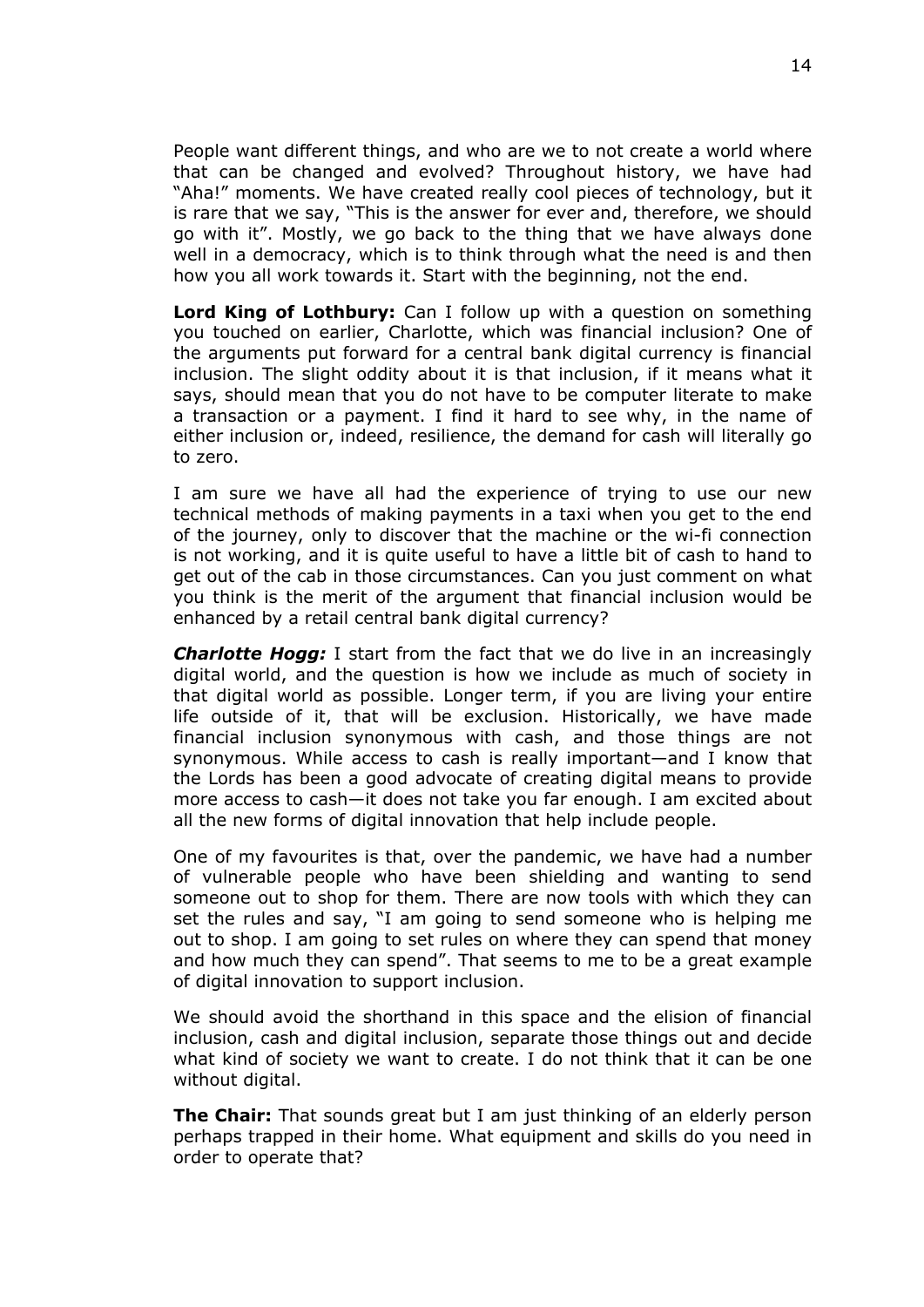*Charlotte Hogg:* The really good thing is that, because you can do it remotely, you can call up somebody in your family and say, "Set the rules for me".

**The Chair:** A lot of the people who are excluded do not have the latest iPhone or the ability to use the technology, and they may not even have anyone they can call up.

*Charlotte Hogg:* No, I completely understand that situation, but there are other situations where this begins to solve problems that are not solved today. I am not saying that it is the only answer, but I am saying that it is exciting that we are seeing more of these answers and more solutions, rather than, "All you need is cash". Cash is really important, as Lord King has said, although I no longer carry any, but digital inclusion is the bigger point.

**The Chair:** Apologies, Lord King, I interrupted your train of thought.

**Lord King of Lothbury:** We talked about security, and this is clearly of fundamental importance to any method of making payments. We are seeing that there is a trade-off between that and ease of use. It is by no means easy to open a bank account now. In fact, it is incredibly hard. One of the hardest things to do in this country is to open a bank account. There are good reasons for that, but nevertheless it is a trade-off between regulation that has been chosen and the ease of creating a method of making payments. Do you see a central bank digital currency as having any role to play in making that trade-off less difficult?

*Charlotte Hogg:* To be honest, I have not thought about it deeply. When I think about resilience, I think about constantly being on: the ability to authorise, clear and settle transactions in milliseconds, every day, all the time. At that point, the tokens are available, and that feels to me like a really important aspect. The question of how easy or difficult it is to open a bank account and the rules around that is perhaps more your remit than ours.

**Lord King of Lothbury:** It is just that your card is extremely easy to use, except when something kicks in and the retailer says, "I've got that nice Ms Hogg on the phone and she wants to speak to you to see whether, in fact, you really do want to validate this transaction". There are impediments put in the way of making transactions, in the name of security. Is this just inherent in any system or would a central bank digital currency make that easier?

*Charlotte Hogg:* It is where you set the gauge on what you want in terms of consumer protection. Yes, you may get called up, but that is because we all have our fraud systems to try to prevent you being defrauded. We are geared towards you never suffering loss 98% of the time. It is where you set the gauge. If you want to open up the aperture—in some cases, maybe that is right—you can remove some of those frictions. For example, we have just raised the contactless limit to £100. We still have the buffer where, after a certain number of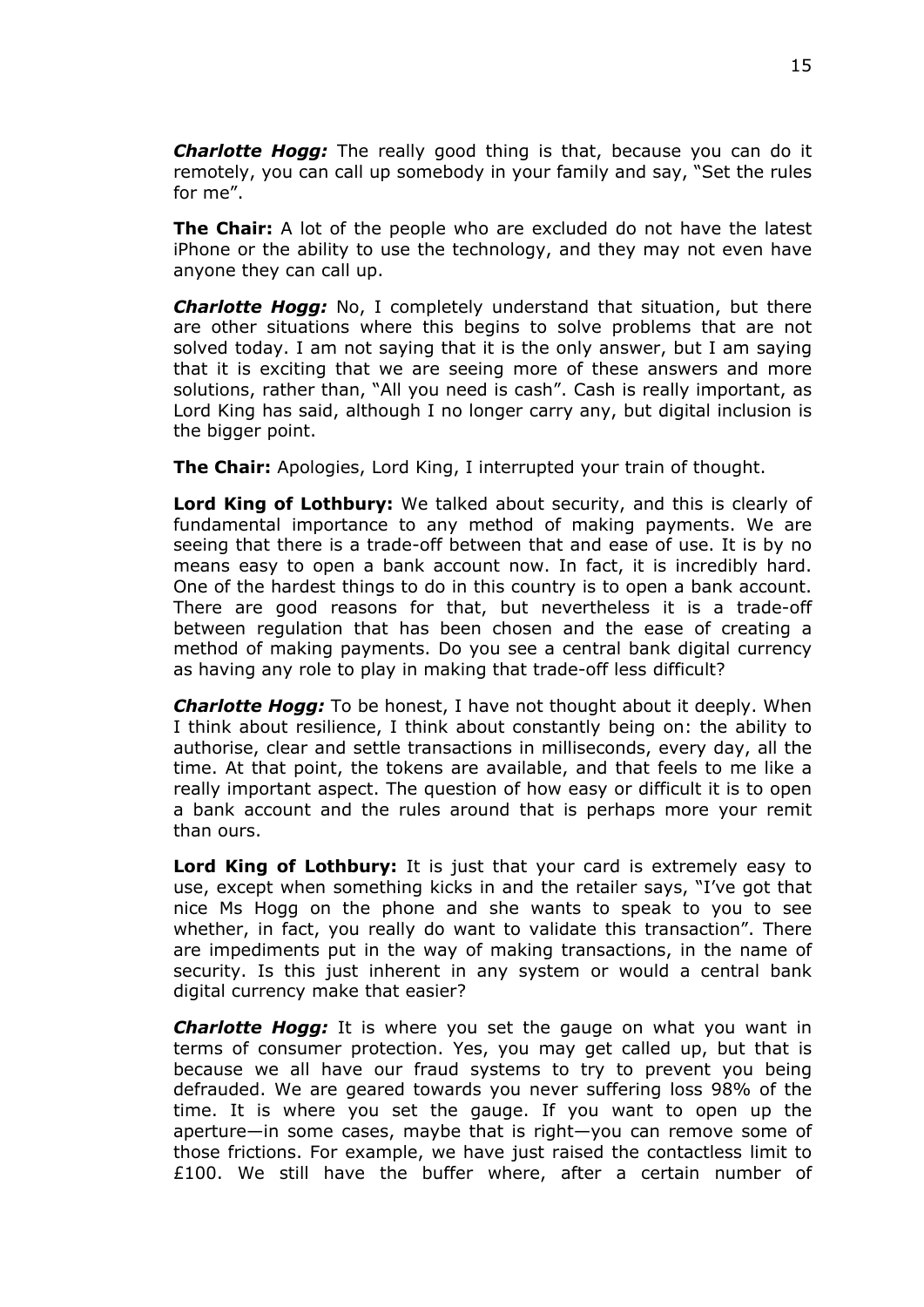transactions, you will be asked for a PIN. From a fraud perspective, I am not sure it is necessary. Contactless fraud in this country is among the lowest in the world. It is less than a tenth of 1%. That might be a friction that perhaps we do not need, but that is not a CBDC question. That is where you set the gauge.

**Lord King of Lothbury:** But your feeling is that a decentralised system with a lot of competition is a good way to ensure resilience, because people are, in a sense, competing for reputation as a safe means of making payments.

*Charlotte Hogg:* I do not think I would say that. I would say that the topic of resilience is absolutely one that Governments and regulators should be involved in and set expectations. The worst thing would be to end up in a world where consumers did not know what the expectations were around resilience. We have lived through two years where we relied on digital payments, and it has worked and it has been fabulous for many people, although not all, I understand. To have any question in people's mind as to whether things fundamentally work would be so damaging.

**Lord King of Lothbury:** Richard, do you want to comment on that issue, because there are technical aspects to it?

*Richard Brown:* On your question of the trade-off between security and accessibility or availability, again we are putting the cart before the horse. I would not say that a CBDC is the solution to that, not least because, if I were to poll the people in this room on what they think a CBDC is, every single one of us would give a different answer. If I were to narrow it down to how I conceptualise it in perhaps a reductive fashion on the retail side, I think of a digital analogue of cash. Is there anything there that could help from an availability perspective, and how does security play into that?

You see this outside of the financial domain, just on your iPhone, with the way that apps are rolled out. When anybody is trying to get somebody to use their service, the last thing they want to do—which I guess the banks have to do—is make them answer 100 questions and go through 20 hoops, because they will give up and do something else. The technique they have learned is to ask as little as possible to give somebody access to a very restricted version of the solution, and then, as they start to use it and become more comfortable with it, to progressively turn up the temperature.

The read-across to a retail CBDC is that, if wallets were to be issued that required very little identity verification, just sufficient to ensure that you did not have 1,000 of them, but were of very low value in how much they could store and very limited in how many transactions they could do, you could massively reduce the security requirement and the barriers. If people then wanted to do higher-value transactions, they would need to reveal more about their identity. If they wanted to do more transactions, maybe they would have to reveal more about why they were doing them. You would build it up that way.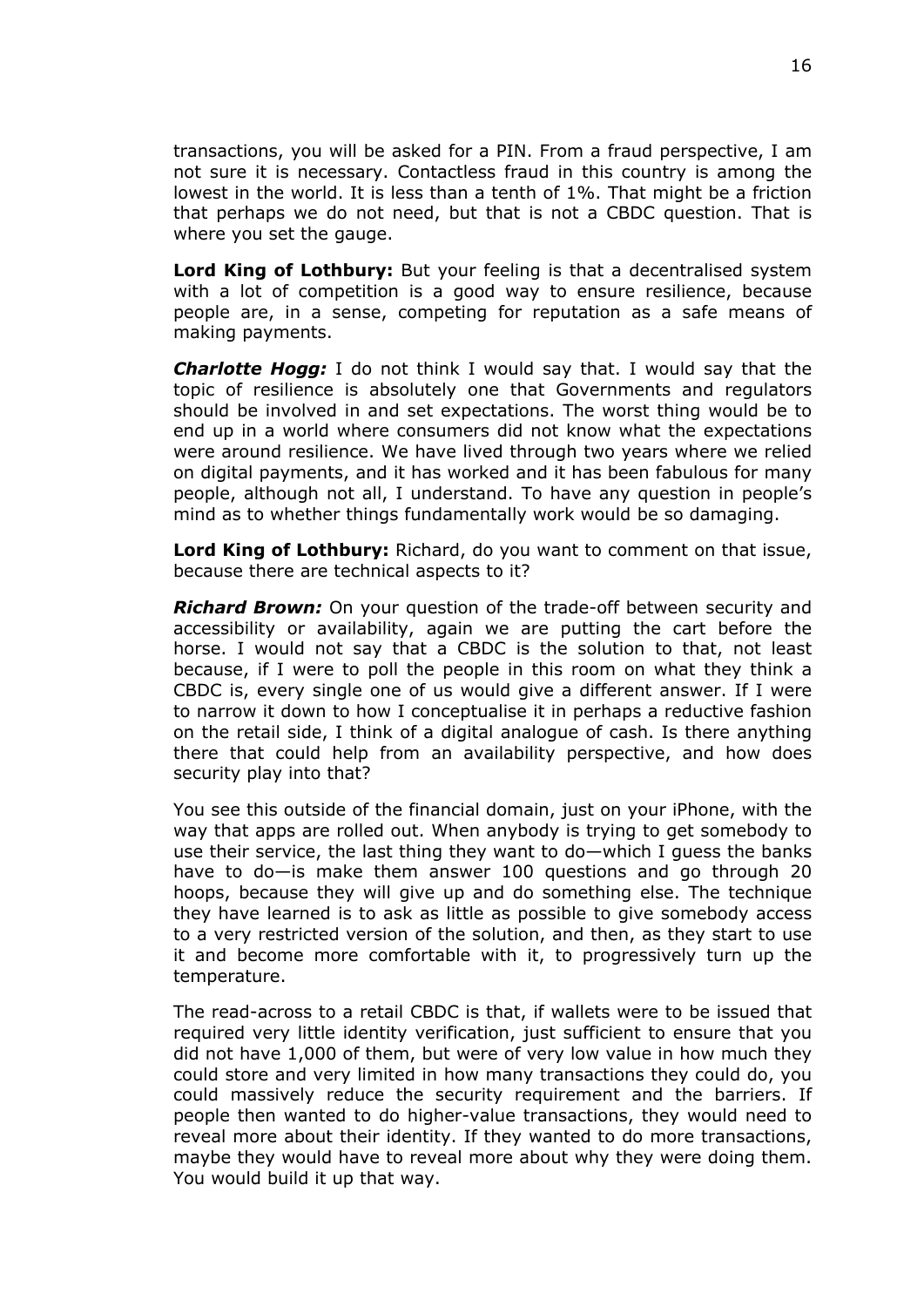Of course, there is no reason why the banks could not do that with bank accounts, so it is a policy, product management and regulatory question. The technology is the servant of the requirement.

Q61 **The Chair:** Richard, you asked what I thought was a key question, which was to what extent people still want to have cash. What is your own answer to that question?

*Richard Brown:* My sense is potentially no. It is always dangerous to read across from one's own experiences, and this is maybe the danger. Electronic payments in the UK work really well. It is very easy to pay. It is harder to be paid. Something we often miss about the architecture of the payment card networks is that there is an asymmetry between those who are paying and those being paid. It is easy to tap your card but it is more effort to become a merchant. There are some things that cash is better at, because paying and being paid are symmetric.

I can see, absent any intervention by the people in this room or elsewhere, that cash could just wither, because it is just less convenient than everything else. That is also the danger, because cash is the only thing that has the properties I mentioned earlier, and it is possible that people will miss it only when it is gone. Going back to my original question, do we have to anticipate that it will decline to irrelevance and make sure that we have put in place an equivalent for when people, in effect, realise that they did wish to have that balance between the individual and the state?

**The Chair:** My answer to that question would be rather like your answer to a number of questions we have asked you, which is that it depends very much on whom you ask. HMRC would say, "Absolutely, we do not want to have cash". A law-abiding person such as me likes to have cash. When I go into a restaurant, I pay with my card but I like to leave a tip in cash, because I am not exactly sure that the service charge is going to go to the persons who have done the work. This is not a simple issue.

*Richard Brown:* I totally agree, hence why I framed this as a thought experiment. The other danger I foresee—again, I could be wrong—is that, when its usage drops to such a small amount that it is below a certain percentage, very few retailers will accept it. Is there a tipping point below which it is just not that useful and then we really regret losing that unique property that cash, and no other payment method, gave us?

**The Chair:** On the excluded point, perhaps this is something that will die out as people age, but I can remember that my late mother-in-law somehow managed to get through her entire life without having a credit card. Many people do not have access or want access to this technology. How do you see that being dealt with?

*Richard Brown:* I can believe that. I hope it has come across that I am trying, going back to my previous point, to imagine if cash got to such a low prevalence that it was no longer possible for your relative to make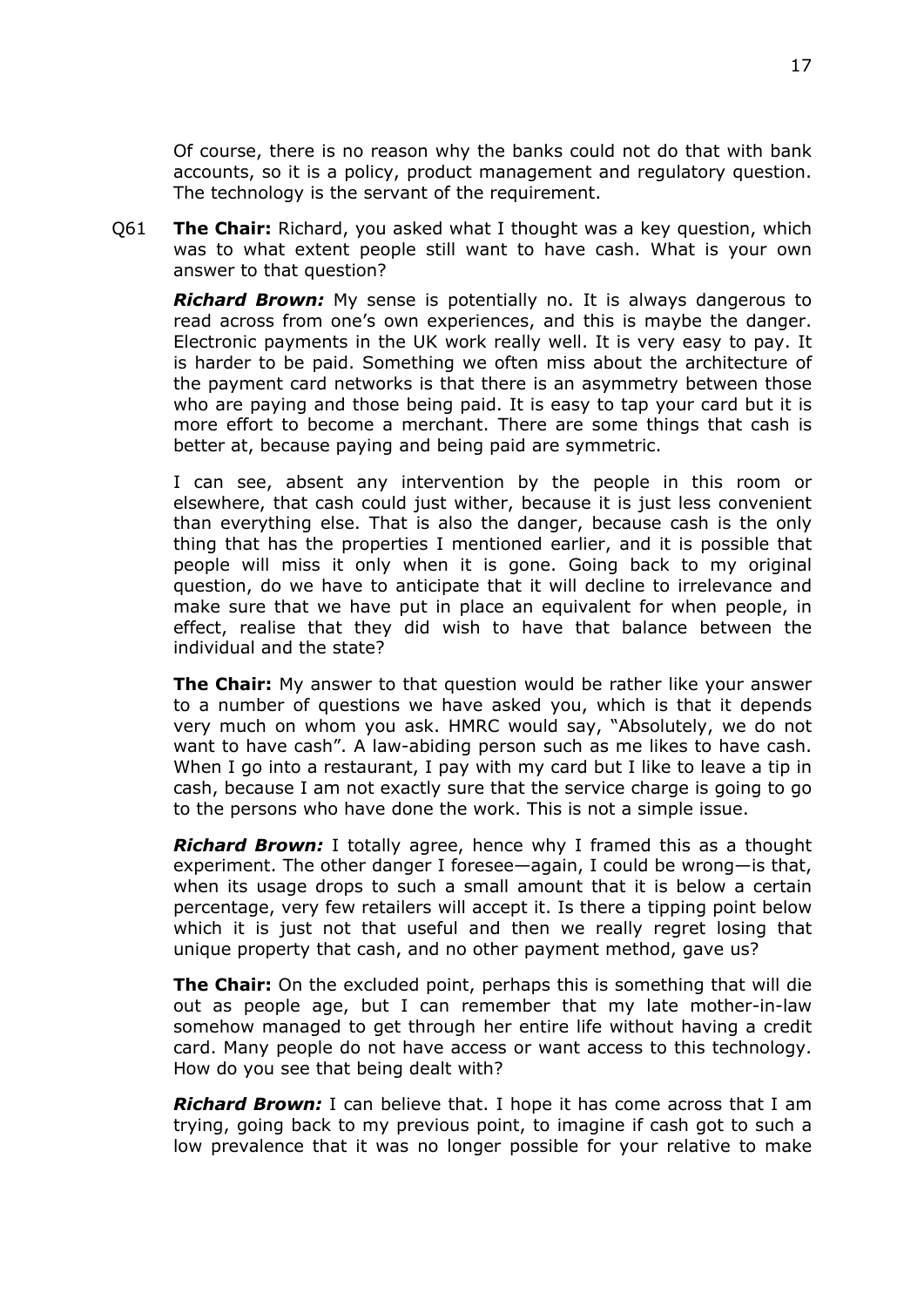payments easily. How do we make sure that we have something ready for that moment?

Back to the inclusion question, if I turn it around, I ask myself, "People are excluded, but excluded from what?" The obvious thing is being excluded from having a bank account, but there are certain types of merchants that engage in lawful activity but at the margins of society and are excluded from having a merchant account from certain acquirers. There are different types of exclusion that we should think about, and not just the obvious ones.

**The Chair:** I was just thinking of the politics.

Q62 **Lord Monks:** This is just a quickie. Central banks are not the only ones talking about digital currencies. The private sector is fairly active in certain ways. Bitcoin is quite well established, as are others. Facebook is showing a big interest in this area. How do you see the role that they can play in making transfer payments? Would you like to stop it and reserve a monopoly for the central bank, or would your liberal instincts, which you have displayed in several answers so far today, conquer that?

*Richard Brown:* If I understand your question, you are almost asking how much agency the Government or the Bank have, because there are forces beyond anyone's control in this room. There are the megacorporations on the US west coast, an example being Facebook with Diem, and the decentralised networks, of which Bitcoin was the first. On the Facebook side, let us see how that plays out. That project is progressing. It has been troubled but it is back on track now.

With respect to the unregulated, anarchic cryptocurrencies, Bitcoin and things such as that, my sense is that it is an amazing experiment to observe. I made a point earlier about the unique properties of cash, and many of them are replicated by those currencies. There is a collection of amazing experiments to observe. I see no real ability for us to stop them, so the question is what we can learn from them.

The thing that may have surprised many of the early proponents of those technologies is that they are being used perhaps for speculative reasons and, in many cases, entirely new financial markets are being built, but they are not, at least to any large extent, being used for payments. The question, to which I do not know the answer but it would be useful to find out, is whether it is because consumers do not value the things that I listed as the unique properties of cash or because the value of the coin is not stable. Why is it that they have not gained adoption? I do not have the answer to that, but if we could find out it would give us quite a large insight into which direction we should take, I would suggest.

*Charlotte Hogg:* It is worth categorising, as Richard has done, three very different things. It is probably not helpful that these things have been called cryptocurrencies, because they could properly be called crypto-assets. They are not the combined things that make money. They are not units of account, means of exchange or a store of value, and so